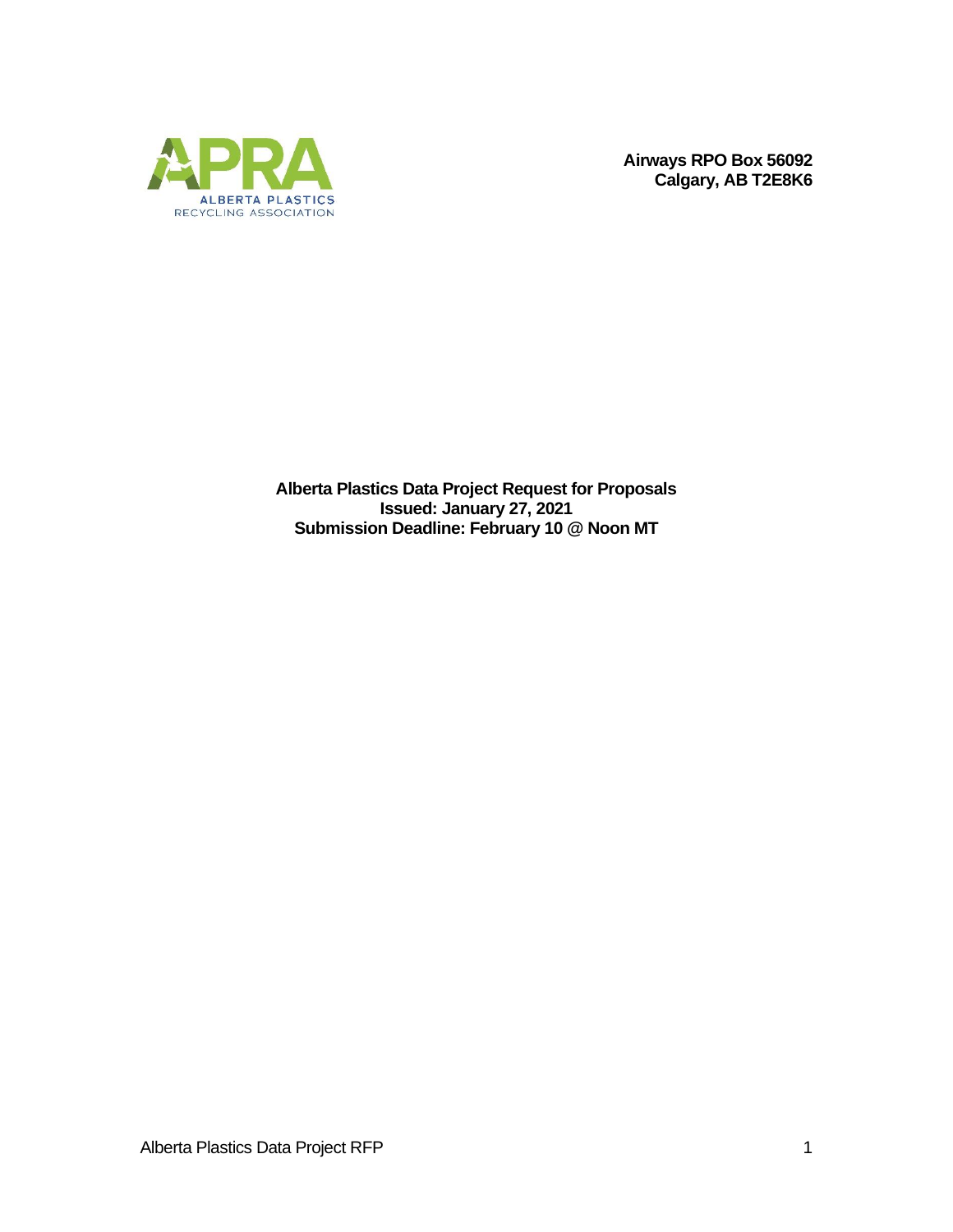# **Table of Contents**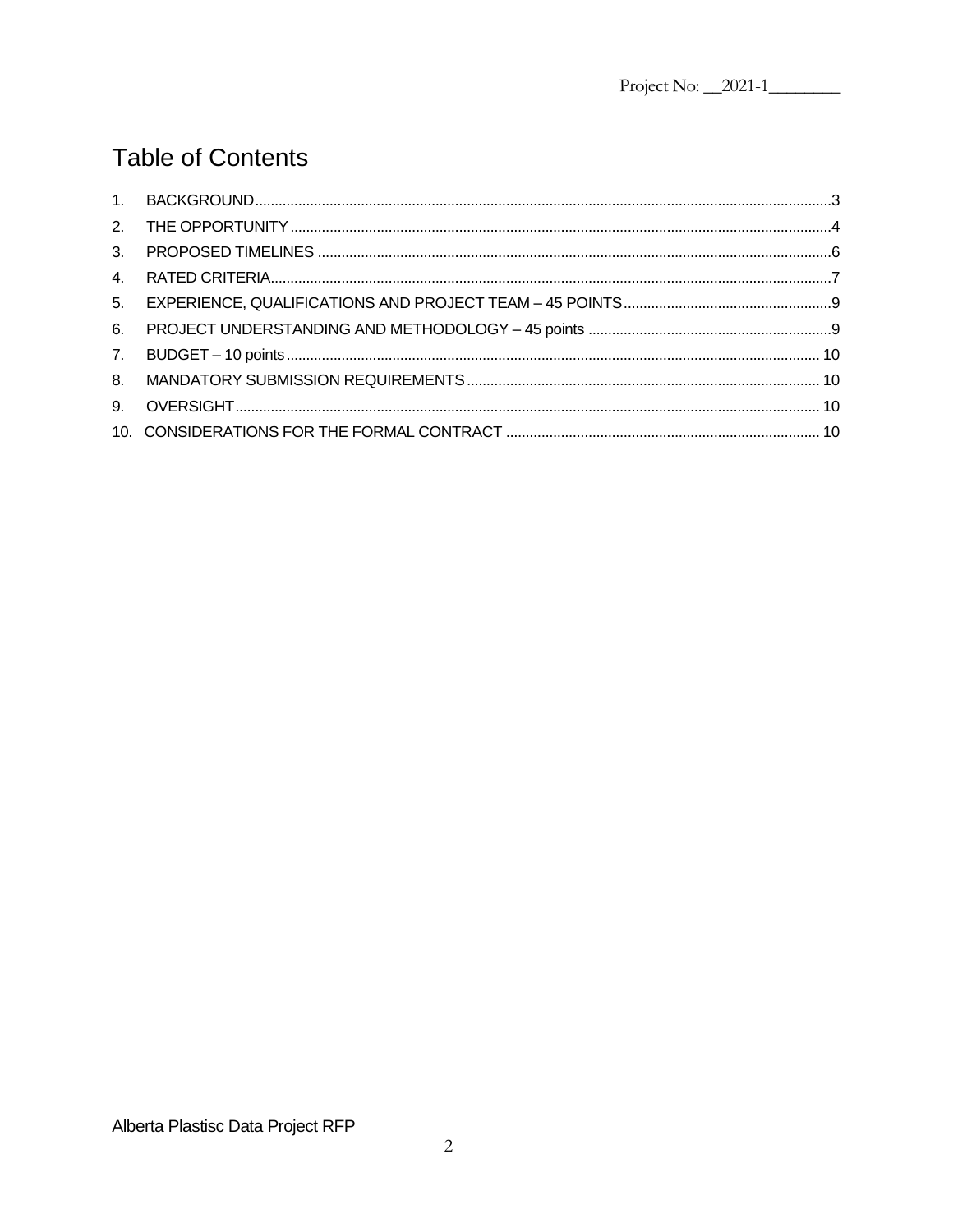## **Alberta Plastics Data Project Request for Proposals**

## <span id="page-2-0"></span>1. BACKGROUND

The use and management of plastic has become an increasingly important topic on the agenda of many public and private organizations as they look for ways to reduce and recycle plastic materials. The chemical industry, businesses, institutions, and the general public are concerned with how to manage the materials they generate and use every day. While many of these groups recognize the benefits of plastics, independently, they do not have the information and resources to understand the full complexity of end markets and recycling opportunities to address the issues.

In Alberta, we do not have a good understanding of how much post-use plastic is being generated, where this generation occurs or what types of plastic feedstocks exist. The first step of good management is good measurement. **In order to advance a circular economy, we need the data to understand the regional supply and demand picture for post-use plastics.** The result of this knowledge has the potential to open doors for expansion of existing as well as new investment opportunities for recycling post-use plastic and feedstocks into higher valued consumer products or other materials. This in turn creates the potential for new opportunities in the province to diversify plastic resources and reduce the amount of post-use plastic sent to landfill.

A data gathering project focused on industry and institutions from the Alberta Industrial Heartland region (NE of Edmonton) will increase awareness of the potential issues and opportunities associated with post-use plastic. The data will be used in a variety of areas that include:

- Providing industry and organizations with an understanding of the generation of post-use plastic to better design the current processes from a linear, take-makedispose model, into a circular economy, where products are used to their highest value;
- Building the understanding of plastic feedstock and volumes from the industrial sector and institutions to create a business case for recycling operations and markets to drive economies of scale and capital investment in Alberta;
- Understanding current management practices to determine the diversion and landfill rates of plastics and resulting opportunities; and,
- Creating a base for further research projects and collaboration with academic institutions and industry.

Our planned collaboration will provide a data set that will benefit research participants and partnering organizations, as well as the industry as a whole.

This Project is one of [14 selected from across Canada](https://www.canada.ca/en/environment-climate-change/news/2020/10/new-projects-funded-by-the-zero-plastic-waste-initiative.html) to receive funding under the Zero Plastic Waste Initiative by Environment and Climate Change Canada (ECCC).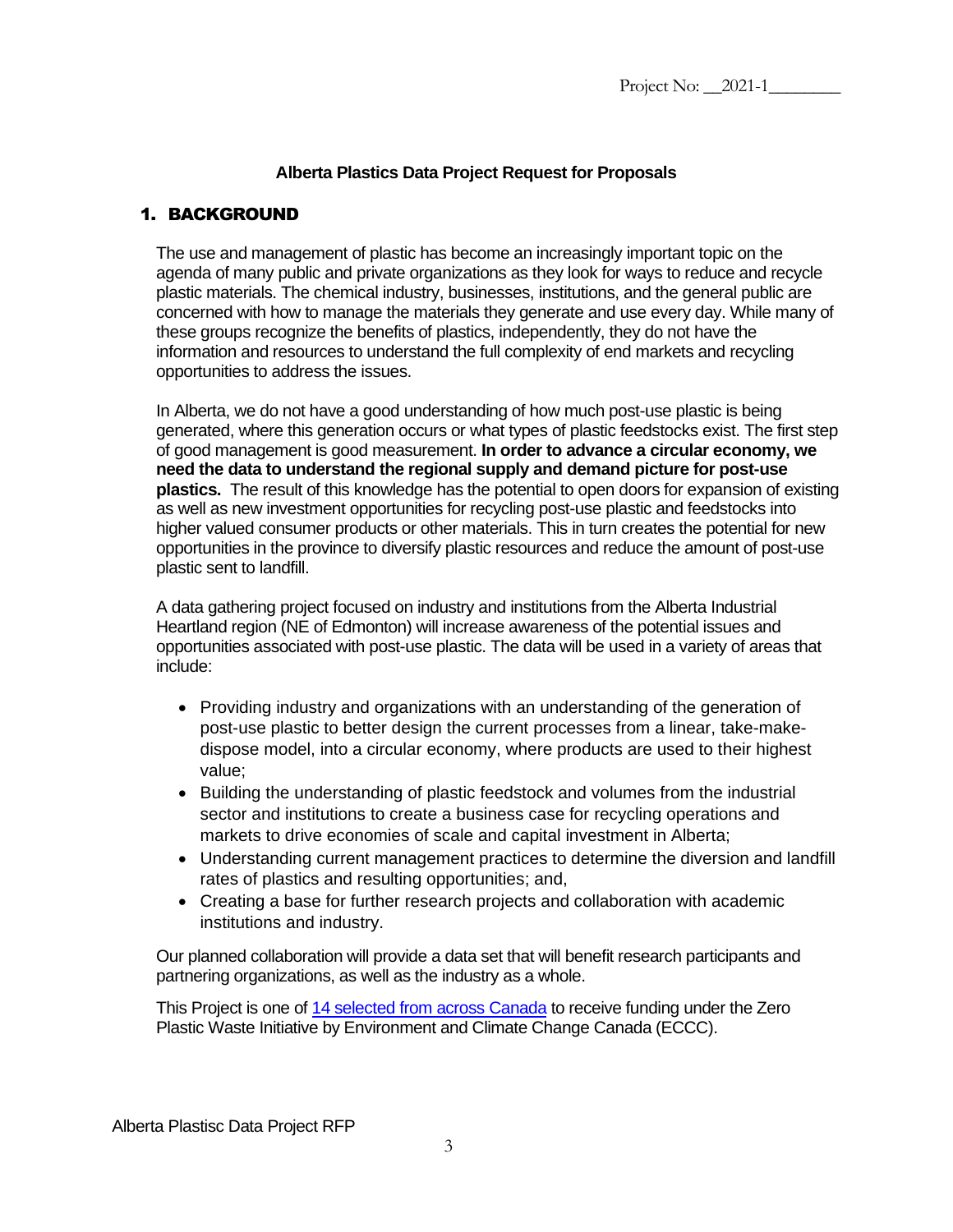The Project's Advisory Committee is made up of the grant applicant, the Alberta Plastics Recycling Association (APRA) and partners and funders including: the Recycling Council of Alberta (RCA), Alberta's Industrial Heartland Association (AIHA), the Northeast Capital Industrial Association (NCIA), and the Northern Alberta Institute of Technology (NAIT), Dow and Inter Pipeline.

The project will gather data in a specified area in Alberta where large investments are being made to grow the chemical industry, Alberta's Industrial Heartland (map available here: [https://industrialheartland.com/wp-content/uploads/2018/08/2017-Heartland-Industrial-Guide-](https://industrialheartland.com/wp-content/uploads/2018/08/2017-Heartland-Industrial-Guide-FINAL.pdf)[FINAL.pdf\)](https://industrialheartland.com/wp-content/uploads/2018/08/2017-Heartland-Industrial-Guide-FINAL.pdf). Alberta's Industrial Heartland is Canada's largest hydrocarbon processing regions, and therefore has benefited from eco-industrial clustering - using one facility's waste stream as another industries' input. Post-use plastic has been identified as another possible opportunity for business development through plastics recycling and reuse in the region. This project will gather data from industrial companies along with one institution within the

industrial heartland with the objectives to understand:

- the types of post-use plastic generated;
- specific locations (challenges with transportation/densification);
- characteristics of post-use plastic;
- quality of post-use plastic generated (levels of contamination from other plastics or non-plastics material);
- how materials are currently handled (i.e., recycled, landfilled, or by other means); and,
- quantities generated.

Possible uses of this data include an assessment on the current diversion practices and markets for plastics (for recycling, reuse or energy recovery) in order to understand areas for growth and increased capture.

This project will include the development of a standardized process plan and data-gathering template that could be translated to other parts of the province or other jurisdictions for future data gathering.

A final report and presentation on the data gathered and the identified challenges and opportunities found from the study will be shared amongst stakeholders including funders, partners and the public.

#### <span id="page-3-0"></span>2. THE OPPORTUNITY

APRA is seeking applicants to conduct the field work to gather data on plastics generation in Alberta's Industrial Heartland area.

#### **Submission of Proposals**

Applicants are requested to submit proposals to tammy@albertaplasticsrecycling.com before 12:00 PM (noon) MST on February 10 or will not be accepted.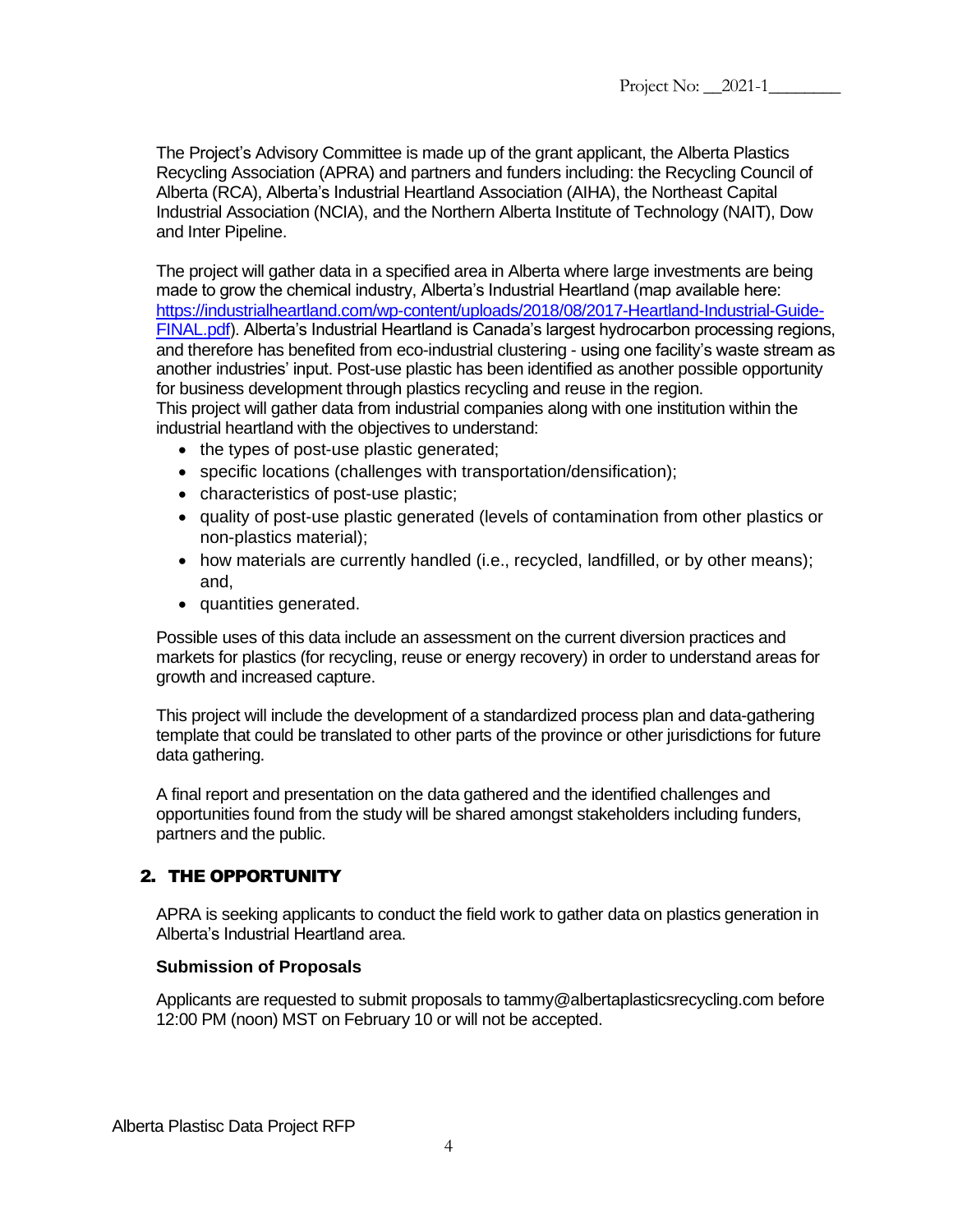APRA reserves the right to accept or reject any or all proposals in whole or in part. Unsuccessful proponents will be notified.

Proposals will be evaluated by the advisory committee and the successful applicant(s) will be contacted to complete next steps in the process. Proponents may be required to participate in an interview to present and/or discuss their proposals. APRA may require additional information from proponents prior to selecting a final candidate.

Proponents (individual or joint submissions) responding to the RFP, who are deemed to be in real or perceived conflict of interest may be excluded from evaluation for this project.

Any questions and correspondence can be sent to Tammy Schwass, Executive Director, APRA, [tammy@albertaplasticsrecycling.com,](mailto:tammy@albertaplasticsrecycling.com) 403-835-6467.

#### **Proponent Responsibilities**

- Establish the methodology and project plan to gather data on post-use plastic generated from up to 40 industrial companies and one institution (e.g., quantities, characteristics, quality and current management practices).
	- $\circ$  This may include a combination of methods such as a site survey and waste characterizations.
	- o Develop a process to keep input data and analysis results confidential and anonymous in the final report (i.e., data won't be attributed to specific companies or sites).
	- $\circ$  Build templates, processes and document resources that could be of use in future projects.
	- $\circ$  Determine other opportunities to gather information that may be useful to the study objectives and determine the feasibility of gathering that information as part of the existing research plan (i.e., information from haulers or waste management companies/landfills the study participants are using).
- Develop time-efficient and cost-effective logistics for all aspects of the project including data collection, development of a project management plan, reporting deliverables and timelines.
- Manage a list of targeted sites and contacts proponents will be given a list from the NCIA, AIHA and APRA to reach and target participants.
- Communicate and report progress and results to the Advisory Committee through APRA on a bi-monthly basis (or as frequently as determined) including attendance at Advisory Committee meetings as requested.
- Conduct data analysis and produce a final report (Microsoft Word) supported by a presentation (PowerPoint). The report is to include an executive summary, methodology, results, and discussion including recommendations and opportunities for improvement and opportunities in any potential future data projects.
- Raw data and supporting analysis, in a format to be agreed-upon with the Advisory Committee (i.e., MS Excel or appropriate format that can be easily accessed).
- Conduct and share an analysis/evaluation of the project successes and opportunities for future program development (can be in the form of a letter, short report or presentation, as agreed upon in advance).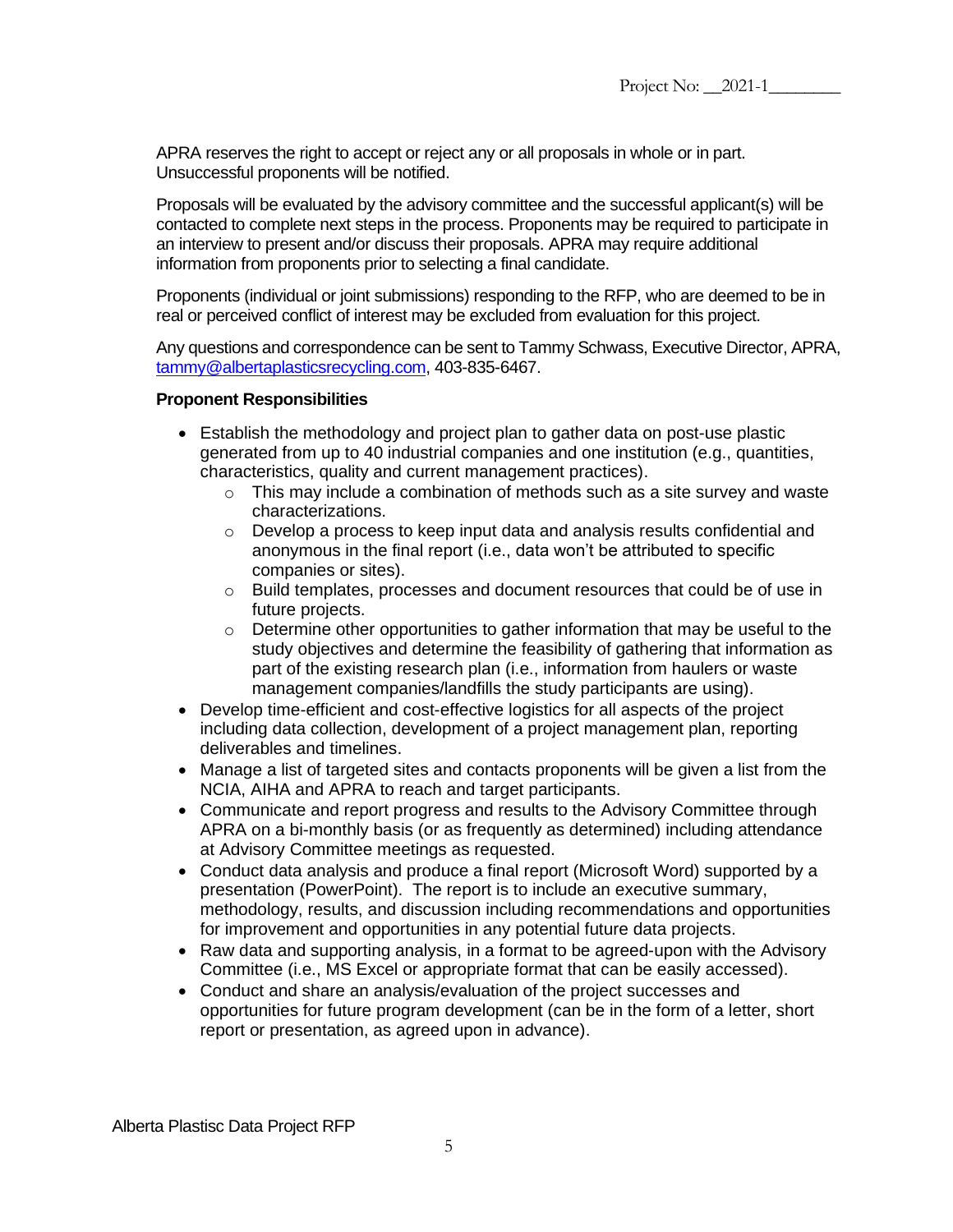#### **Proponent Selection Process**

#### **Qualifications**

The successful applicant should:

- Have demonstrated knowledge and competency in management of plastic materials in waste and recycling services, specifically in the Industrial, Commercial and Institutional (ICI) sector and within the Province of Alberta. Specifically, proponents should understand collection and disposal elements as well as economics and logistics.
- Strong understanding of different types of plastics, logistics for managing these materials, uses and end markets. The study objectives do not focus on a detailed focus of end markets, though, if we can capture this information within the other work, it would add to the overall system perspective to have an understanding of existing markets to assess opportunities for further diversion.
- Demonstrated experience conducting waste characterizations, studies, analysis, and reporting.
- Demonstrated ability to develop communications materials and products that present information in a clear and aesthetically pleasing manner (i.e., proven competency in preparing results for presentation to a variety of audiences including government, industry and the public).
- Demonstrated ability to manage time, competing priorities, and meet deadlines.
- Work collaboratively with the Advisory Committee's, partner and participant organizations, and other relevant partners as required.

#### <span id="page-5-0"></span>3. PROPOSED TIMELINES

Under the project plan and proposed timelines, the project will start in February 2021 and be complete in the fall of 2021.

**Start Date:** February 2021

**Targeted End Date:** December 2021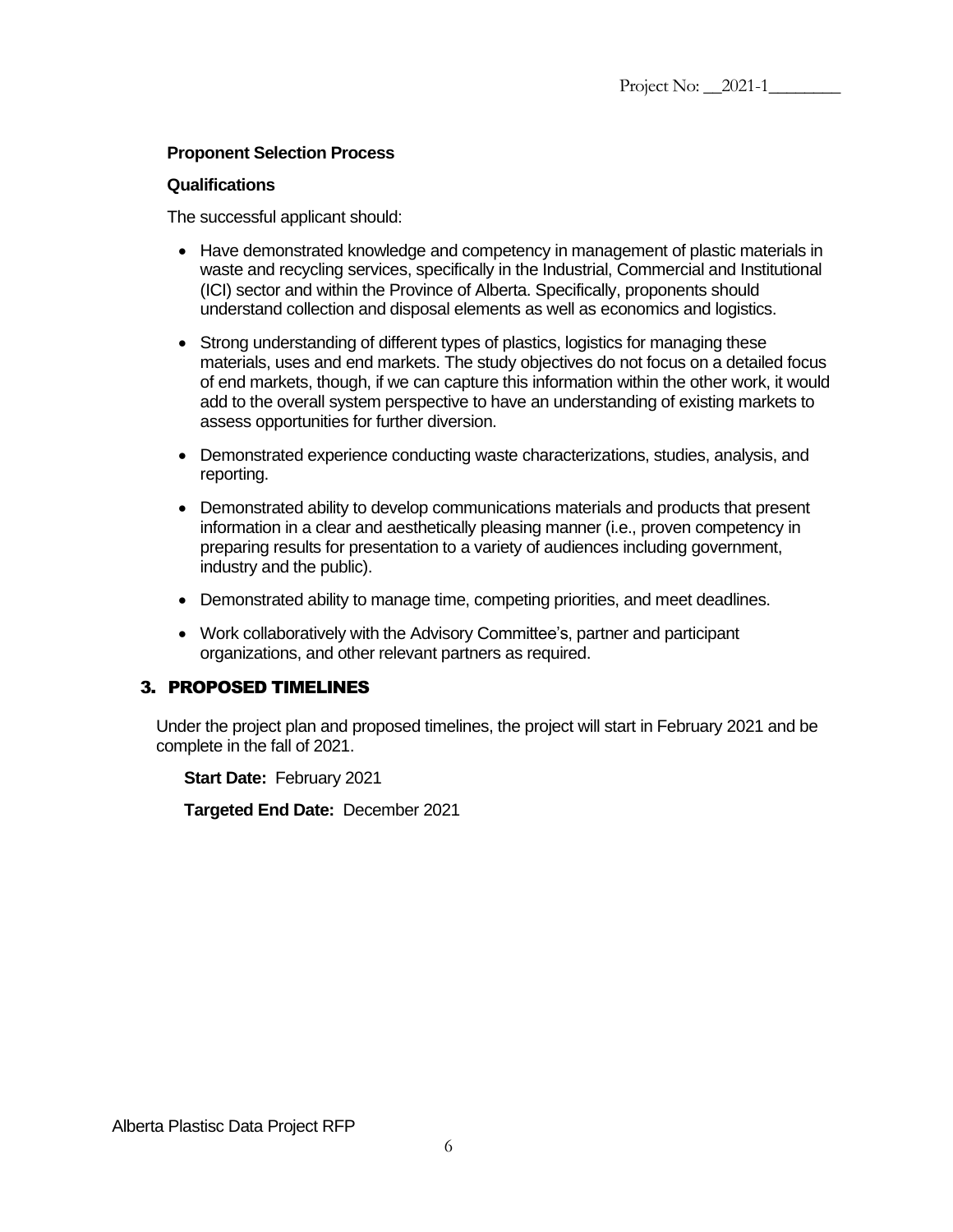#### **Timelines and Project Action Plan**

| <b>Process</b>                                                           | Lead                                             | Timeline - 2021             |
|--------------------------------------------------------------------------|--------------------------------------------------|-----------------------------|
| <b>Issue Request for Proposal</b>                                        | <b>APRA Project Manager</b>                      | January 27                  |
| Pre-bid Meeting<br>(Register with<br>tammy@albertaplasticsrecycling.com) | Project Manager and<br><b>Advisory Committee</b> | February 4 at 2:00 pm<br>мт |
| <b>Deadline for Questions</b>                                            | <b>APRA Project Manager</b>                      | February 5 at 9:00 am<br>МT |
| <b>RFP Closes</b>                                                        | <b>APRA Project Manager</b>                      | February 10 at 12:00 MT     |
| Proposal Evaluations Begin                                               | <b>Evaluation Committee</b>                      | February 10                 |
| <b>Short list for Interviews</b>                                         | <b>Evaluation Committee</b>                      | Week of February 15         |
| <b>Contract with Successful Proponent</b>                                | APRA/Proponent                                   | February 22                 |
| Kick-off meeting with Project Manager                                    | APRA/Contractor                                  | March 1                     |
| Initiation of the Project                                                | Contractor                                       | March                       |
| Methods and Research Plan<br>Established                                 | Contractor                                       | March                       |
| <b>Field Research Conducted</b>                                          | Contractor                                       | April - August              |
| Data Compilation                                                         | Contractor                                       | August                      |
| <b>Final Draft Report</b>                                                | Contractor                                       | September                   |
| <b>Final Report</b>                                                      | Contractor                                       | October                     |
| <b>Final Report and Presentation</b>                                     | APRA/Contractor                                  | <b>Before December 1</b>    |

## <span id="page-6-0"></span>4. RATED CRITERIA

The following outlines categories and descriptions of the criteria of the RFP. Each reviewer's scores will be tallied. After a discussion about each category, final scores will be set and averaged across all reviewers. See below for a detailed description of each category.

## **Category Max. Score Experience, qualifications and project team (45 points)**

# Team expertise 10 Knowledge and competency in ICI sector 10 Demonstrated characterizations, studies, analysis and reporting 10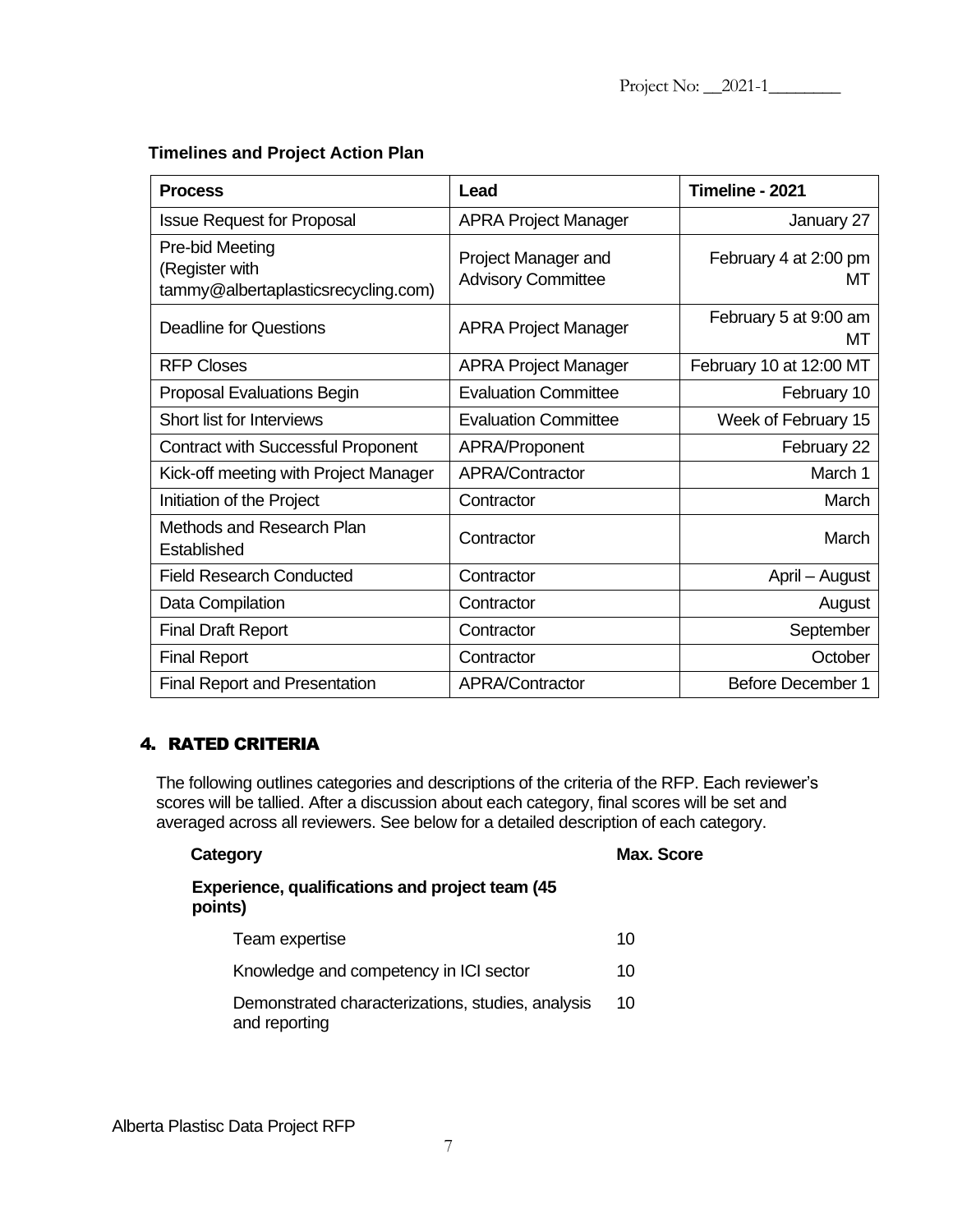| Strong understanding of plastics and logistics                             | 5 |
|----------------------------------------------------------------------------|---|
| Communications and project management                                      | 5 |
| Demonstrated ability to collaborate with the<br>committee and participants | 5 |

#### **Project understanding and methodology (45 points)**

| 5<br>Budget accurately addresses major expense<br>categories |    |
|--------------------------------------------------------------|----|
| 5<br>Budget within max amount                                |    |
| Pricing (10 points)                                          |    |
| 5<br>Optional/value-added services                           |    |
| Identifies challenges and risks                              | 10 |
| Understands objectives and requirements                      | 10 |
| Identifies major phases of the project                       | 10 |
| Methodology approach and outline                             | 10 |

Points will be assigned for each applicable criteria based on the information provided in the response. Points could be modified, depending upon reference checks and other independent information received and confirmed. Scoring shall be awarded on a scale 0-5 or 0-10 depending on the category. Partial scores or scores not defined below will not be used. APRA has the right to exclude incomplete or non-compliant submissions. The range is defined as follows:

| <b>Points Ranking</b><br>(out of 10 or 5) |   | <b>Definition</b>                                                                                                                                         |
|-------------------------------------------|---|-----------------------------------------------------------------------------------------------------------------------------------------------------------|
|                                           | 0 | The proponent has failed to demonstrate an understanding of the scope of<br>this requirement or it is not included                                        |
| $1 - 2$                                   |   | The proponent has demonstrated a <b>basic</b> understanding of, but <b>not the</b><br>ability to fulfill several key expectations of this requirement     |
| $3 - 5$                                   | 2 | The proponent has demonstrated a <b>basic</b> understanding of, but <b>not the</b><br>ability to fulfill at least one key expectation of this requirement |
| $6 - 7$                                   | 3 | The proponent has demonstrated a <b>basic</b> understanding of, and the <b>ability</b><br>to adequately <b>fulfill</b> the scope of this requirement      |
| $8-9$                                     | 4 | The proponent has demonstrated a <b>thorough</b> understanding of, and the<br>ability to adequately fulfill or exceed the scope of this requirement       |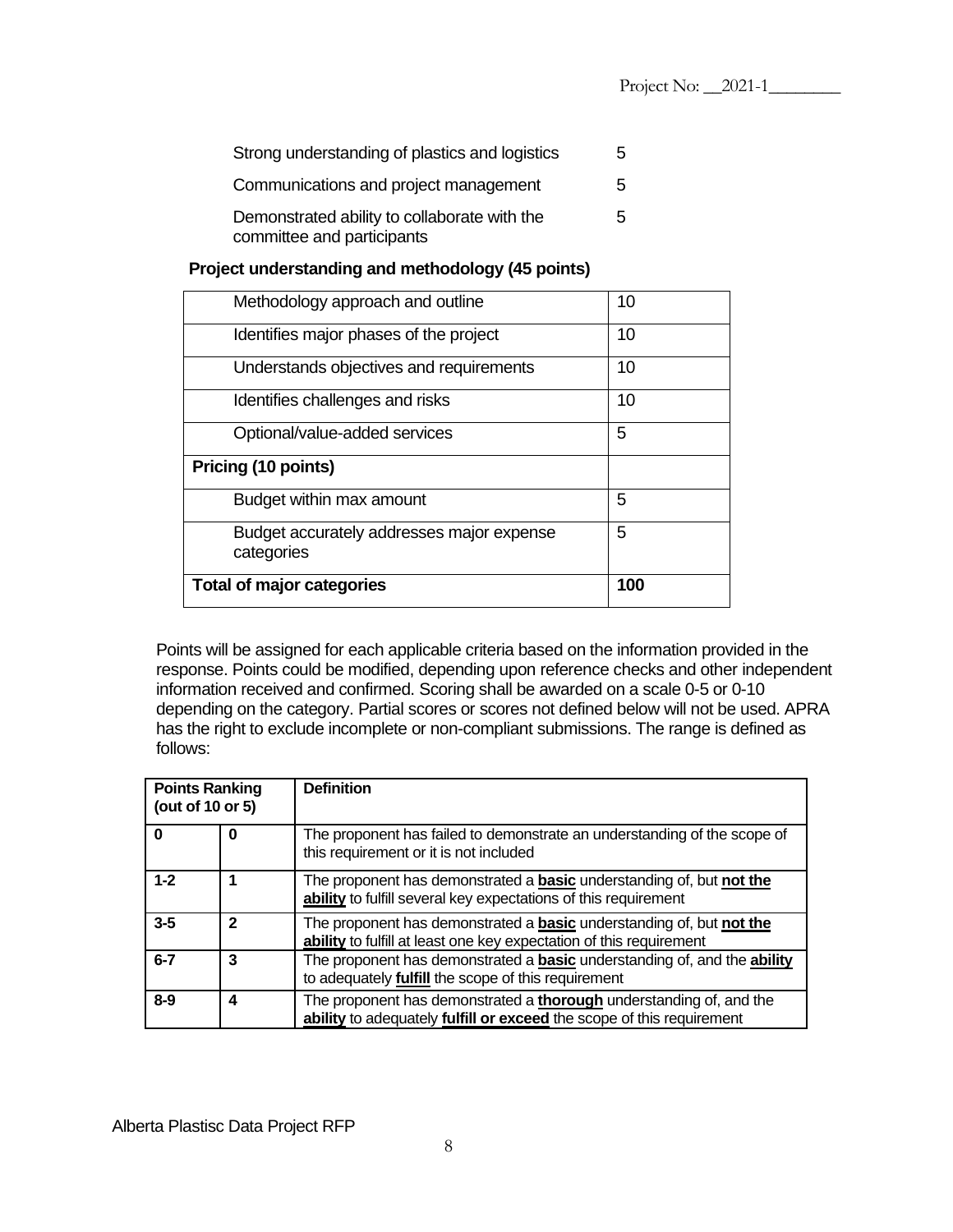| l 10 | ∣5 | The proponent has demonstrated <b>extreme</b> insight and an outstanding   |
|------|----|----------------------------------------------------------------------------|
|      |    | ability to adequately fulfill or exceed the scope of this requirement, and |
|      |    | the ability to provide leadership, world-class guidance and support        |

## <span id="page-8-0"></span>5. EXPERIENCE, QUALIFICATIONS AND PROJECT TEAM – 45 POINTS

#### **Previous Experience**

Proponents to provide past experience to assignments of similar scope and complexity carried out by the firm, management staff and key personnel. Details shall be provided on past projects related to research and data gathering, waste characterizations, and familiarity with analyzing and managing data and confidential information, and presenting the results in a final report.

Please include a list of previous projects of the nature listed above and scope, client name and representative contact and roles of key personnel on the project.

Identify references from three individual clients who were directly involved and can substantiate the proponent's claims regarding the projects.

#### **Project Team and Qualifications**

Identify the individuals and balance of professional, technical, senior and junior staff including any sub-consultants. In cases with a collaboration of firms or organizations, please identify the lead roles and consultants and the responsibilities of each firm, including:

- Team structure and each member's role;
- Resumes (including 1 page overview/summary for each team member);
- Availability of team members through the project timeline;
- Identification of sub-consultants; and,
- Estimated hours and tasks with the total budget (schedule 1 and 2).

#### <span id="page-8-1"></span>6. PROJECT UNDERSTANDING AND METHODOLOGY – 45 points

Describes the proponent's recommended approach to the project (as listed above in the Responsibilities and Qualifications sections). Consideration is to be given to whether the consultant has effectively identified major phases of the project and understands the project objectives and requirements, has a keen comprehension of the challenges and risks associated with these projects and can ensure the client receives a high value during the delivery process.

- Outline the methodology proposed to meet the project goals;
- Describe and address possible risks, identify major issues and challenges;
- Identify all services included in the submittal along with any optional, excluded or services assumed to be provided by others; and,
- Identify proposed method and major steps and timeframe for activities considering the project timelines proposed above.

Alberta Plastisc Data Project RFP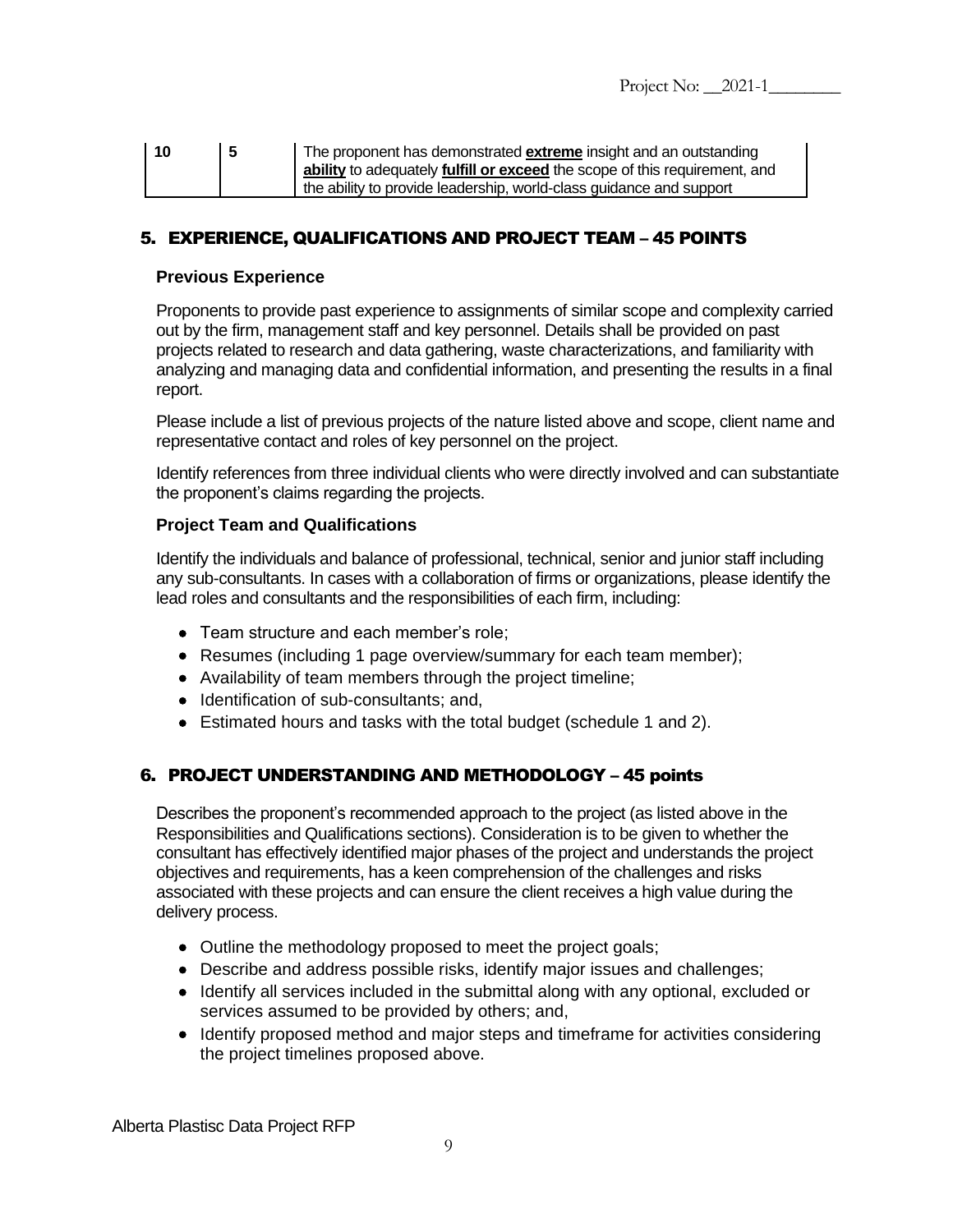## <span id="page-9-0"></span>7. BUDGET – 10 points

• The project has an established a budget which includes funding for program management, contractor payment and expenses to complete the work, not to exceed value of CAD \$150,000 including all expenses and taxes.

## <span id="page-9-1"></span>8. MANDATORY SUBMISSION REQUIREMENTS

- Response to 5.0 and 6.0 above along with references Please keep responses as concise as possible.
- Complete Schedule 1 Excel document with detailed budget.
- Complete Schedule 2 Tasks and estimated hours.

#### **References**

#### **Potential References**

Identify up to **three** contacts and organizations who can provide a strong reference: Name/title/organization: Complete Address (Include mailing address, phone, and email):

Description of project completed and key dates:

## <span id="page-9-2"></span>9. OVERSIGHT

Contracting for the Data Project is with APRA and a such final accountability and decisionmaking rests with APRA. Execution success rest with the Contractor. The RFP process and related business will be overseen by the Advisory Committee who include:

- Tammy Schwass (Project Manager) APRA
- Laurie Danielson NCIA
- Christina Seidel RCA
- Debbie Pietrusik NAIT
- Dan Morrison IPL
- Stephen Tong Dow
- Brian Nicholson/Christina Kehrig AIHA

Members of the Advisory Committee are responsible for administering the process, liaising with short-listed proponents, identifying resource requirements, and reporting back to funders and partners.

## <span id="page-9-3"></span>10. CONSIDERATIONS FOR THE FORMAL CONTRACT

We have a standard contract that we will request the successful proponent to sign. It will include some of the following clauses that are non-negotiable as they are conditions to Project funding.

#### **Persons Not to Benefit**

The proponent warrants that:

Alberta Plastisc Data Project RFP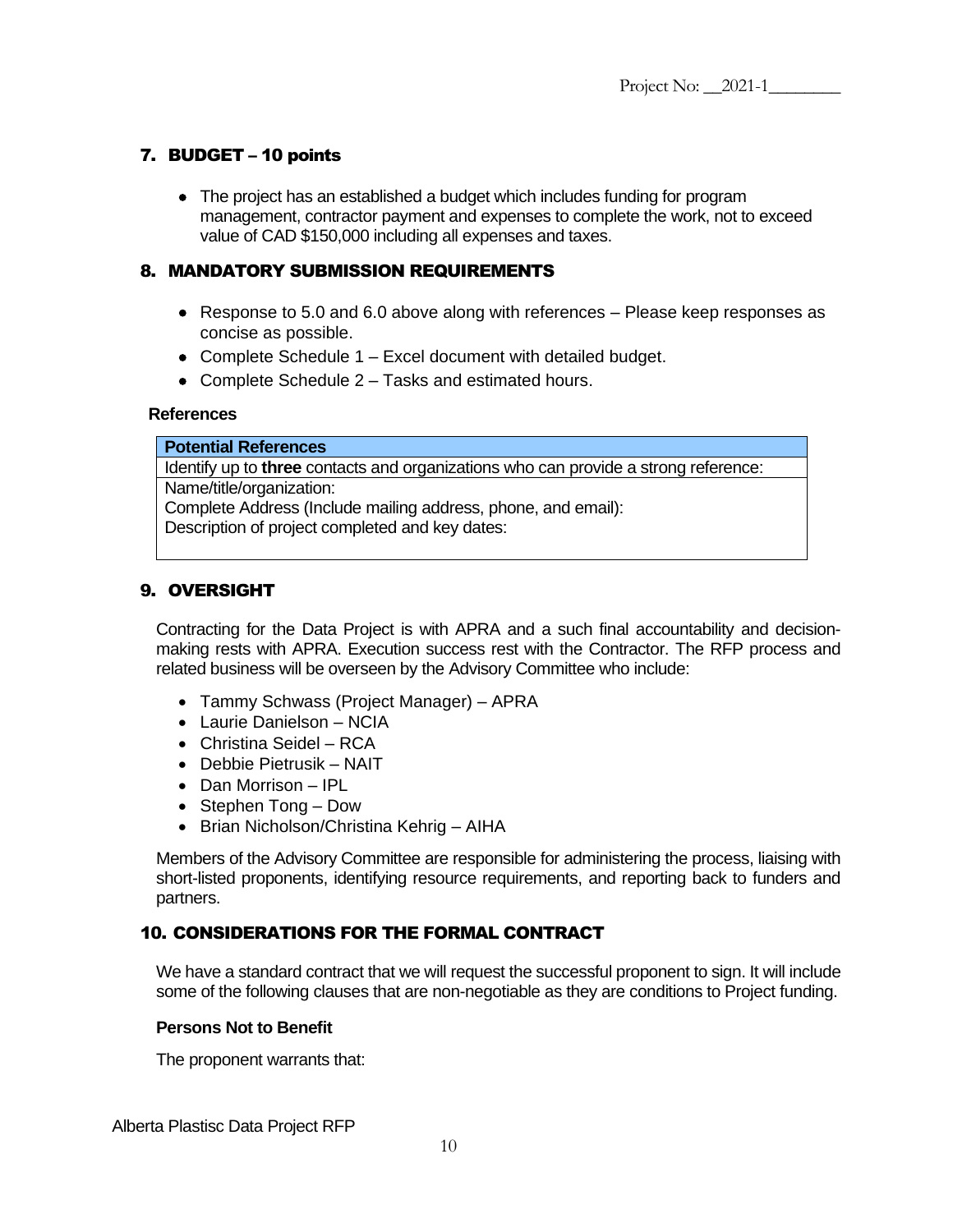- a. no current or former public servant or public office holder to whom the Conflict of Interest Act, the Conflict of Interest and Post-Employment Code for Public Office Holders or the Values and Ethics Code for the Public Service applies shall derive direct benefit from this Agreement unless the provision or receipt of such benefit is in compliance with such legislation and codes;
- b. no member of the Senate or the House of Commons shall be admitted to any share or part of this Agreement, or to any benefit arising from it, that is not otherwise available to the general public;
- c. no bribe, gift, or other inducement has been paid, given, promised or offered to any person for, or with a view to, the obtaining of this Agreement by the Recipient;
- d. it has not employed any person to solicit or secure this Agreement upon any Agreement for commission, percentage, brokerage or contingent fee; and,
- e. it and any person lobbying on its behalf to obtain the contribution under this Agreement or any benefit hereto related and who is required to be registered pursuant to the Lobbying Act, is registered pursuant to that Act.

#### **Conflict of Interest**

The proponent confirms and warrants that it has, for the duration of this Agreement, no interest, pecuniary or otherwise, in any business matter that would put it in a real and/or apparent conflict of interest.

#### **Confidentiality**

- a. "Confidential Information" means confidential, private or secret information in all material forms and however fixed, stored, expressed or embodied (and includes, without limitation, samples, prototypes, specimens and derivatives) that is disclosed by the Parties to each other during discussions, telephone calls, meetings, tests, demonstrations, correspondence, any other exchange, communication or otherwise under this Agreement and includes, without limitation:
	- all scientific, technical, business, financial, legal, marketing or strategic information;
	- information that is non-public, protected, privileged or proprietary in nature, which may have actual or potential economic value, in part, from not being known; and
	- information that is related to activities pursuant to this Agreement, irrespective of whether or not such information is specifically marked confidential or identified as confidential at the time of disclosure.

The responsibility rests with the disclosing Party to clearly mark all Confidential Information as "confidential", "private", "secret", "protected", or equivalent wording.

b. Confidential Information disclosed under this Agreement shall remain the exclusive property of the disclosing Party and the disclosure of the Confidential Information to the receiving Party shall in no way be deemed to be a grant of a license or a proprietary right.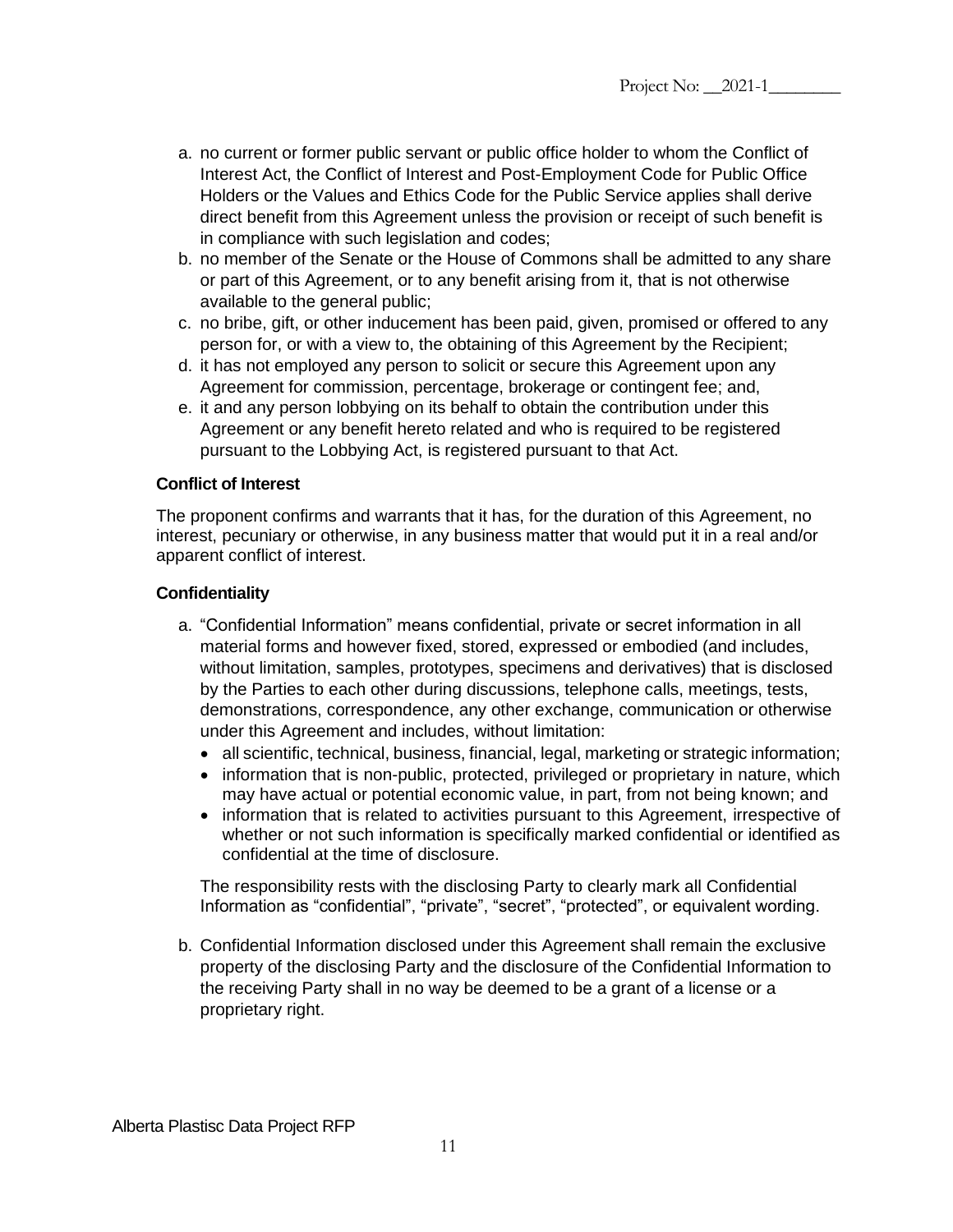- c. The receiving Party shall use the Confidential Information solely for the purposes for which it is disclosed, as indicated in writing by the disclosing Party at the time of disclosure, and for no other purposes.
- d. Unless the disclosing Party gives to the receiving Party its prior written consent to disclosure, the receiving Party shall keep confidential, hold in confidence, safeguard and not disclose the Confidential Information to third parties.
- e. The receiving Party shall use all reasonable efforts and take such action as may be appropriate to prevent the unauthorized use or disclosure of, and to preserve the confidentiality of, all Confidential Information, including, without limitation:
	- ensuring that the Confidential Information is disclosed only to those: who have a need to know for the purposes of this Agreement; who are subject to a contractual duty of confidentiality; and who are properly instructed to maintain the Confidential Information in confidence; and
	- safeguarding all Confidential Information against theft, damage or access by unauthorized persons by all reasonable means, including, without limitation, visitor control, controlled photocopier access, computer firewalls, secure computers, and physical security of facilities and computer networks.
- f. The receiving Party shall promptly notify the disclosing Party in writing if it has reason to believe that unauthorized use, possession, acquisition, dissemination or disclosure of any Confidential Information has occurred, and the receiving Party shall use its reasonable endeavours to cooperate with any appropriate action taken by the disclosing Party to protect such Confidential Information.
- g. Upon termination of this Agreement or upon either Party's request, all Confidential Information in any form, including without limitation, any hard or electronic copies, shall be promptly returned to the disclosing Party or destroyed without reviewing any copies or excerpts thereof. The receiving Party shall have no right to continue any use of or disclose the Confidential Information in any way, whatsoever.

## **Privacy and Personal Information**

The Parties shall conduct their activities in accordance with applicable legislation dealing with the protection of the privacy and personal information of individuals. Employees, agents and contractors are fully aware of their obligations to protect personal information.

#### **Intellectual Property Rights**

"Intellectual Property Rights" means any and all intellectual property rights recognized by law, including but not limited to intellectual property rights protected through legislation.

- a. Any Intellectual Property Rights created by the proponent in association with the Project including templates, tools and reports, shall vest in and remain the property of the project lead (APRA).
- b. Environment and Climate Change Canada (ECCC) as a project funder is granted a non-exclusive, unconditional, irrevocable, perpetual, worldwide, royalty-free right to exercise all Intellectual Property Rights that vest in project lead, that vest in the